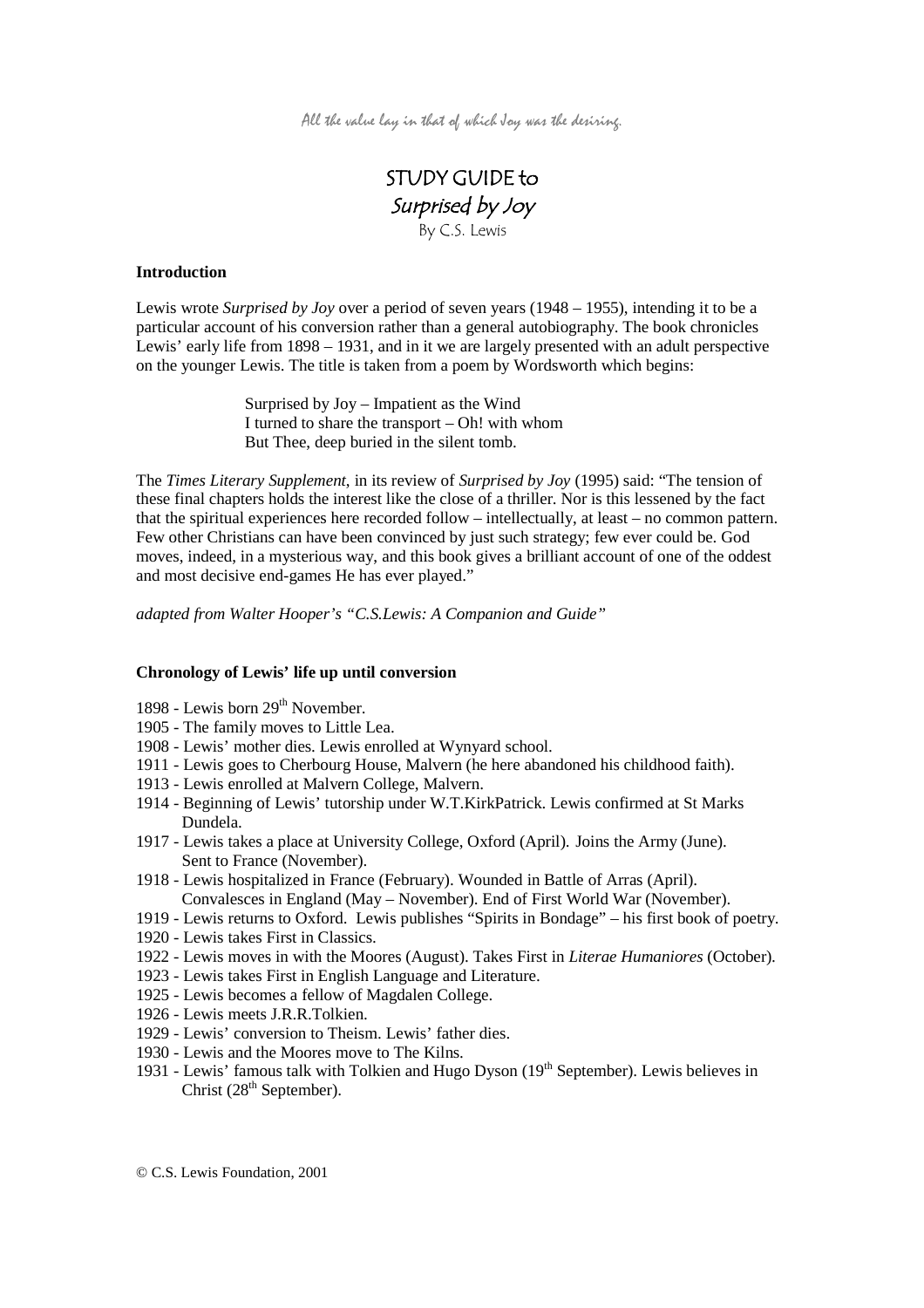#### **Suggestions**

The two sets of questions in this section are meant to cater to different needs. The study questions are for those who want to concentrate on the text itself, and the more generalized questions for those who would like to generate a more fluid discussion of issues raised by the text. You may wish to mix and match questions from both sections, or add some of your own.

#### **Study Questions – Understanding Lewis' life and thought**

- (1) In the Preface, Lewis expresses a fear that his autobiography is "suffocatingly Subjective." Did you find this to be so?
- (2) "How far the story matters to anyone but myself depends on the degree to which others have experienced what I call Joy." (Preface) What is Lewis' definition of Joy?
- (3) Discuss the influence that the following people had on Lewis:
	- (a) "Smewgy"
	- (b) W.T. Kirkpatrick
	- (c) Arthur Greeves and Owen Barfield
	- (d) Nevill Coghill, Hugo Dyson and J.R.R. Tolkien
- (4) "The imaginative experience of those [childhood] years now seems to me more important than anything else." How does Lewis see God working through his imagination?
- (5) How does Lewis describe his life at school?
- (6) "'Why damn it it's medieval!' I exclaimed; for I still had all the chronological snobbery of my period." What does Lewis mean by chronological snobbery?
- (7) "I was in that state of mind in which a boy thinks it extremely telling to call God Jahweh, and Jesus, Jeshua." How does Lewis judge his past self?
- (8) "And nearly everyone was now (one way or another) in the pack; Plato, Dante, Macdonald, Herbert…." How instrumental were books in leading Lewis to God? Which authors in particular were a help to him?
- (9) "Amiable agnostics will talk cheerfully about 'Man's search for God.' To me, as I then was, they might as well have talked about the mouse's search for the cat." What kind of initiatives did Lewis see God using to precipitate his conversion? How much of a free choice was it on his part?
- (10) "Remember, I had always wanted, above all things, not to be 'interfered with.'" Lewis speaks, many times, of his resistance to Christianity. Discuss the kind of fears and false assumptions that had to be dismantled before he could come to God.
- (11) What conclusions does Lewis come to about Joy?

© C.S. Lewis Foundation, 2001